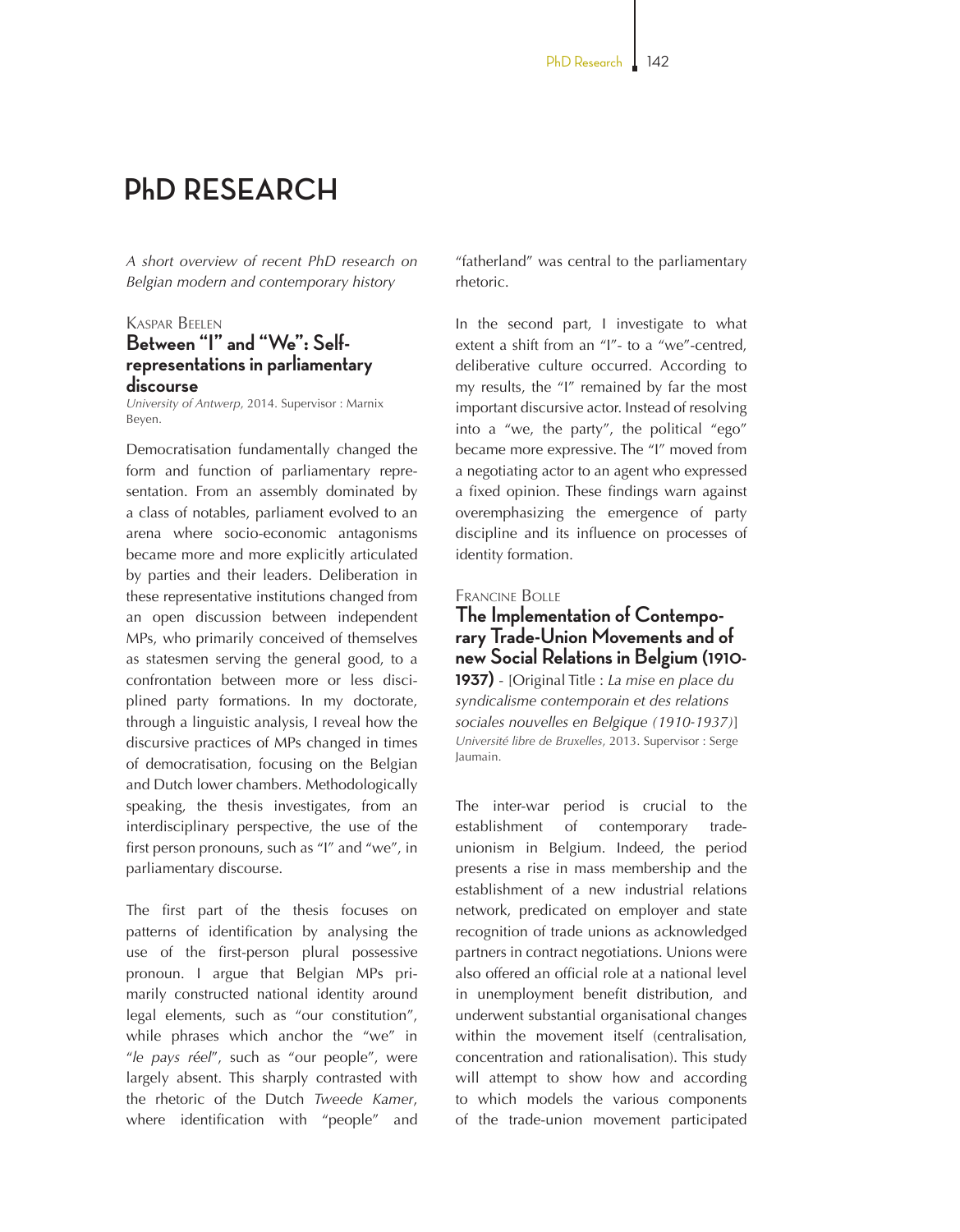in these changes. It will show the role trade unions acquired over the period and how the changes affected the trade-union movement. This overall approach will lead us, in the first part, to reconsider the specific influence of the First World War on particular developments in the world of the trade unions, on industrial relations in general and on Belgian social policy during the years 1919-1921.

The second part offers an analysis of the processes which, during the years 1918-1920, governed the establishment of new industrial relations systems in Belgium, and the trade-union "boom" of the immediate post-war period. The role played by different components of the trade-union world in these development is evaluated against the background of a troubled social, political and economic immediate post-war landscape. The third part of this thesis is devoted to a study of the consequences of these developments on trade-union doctrine, action and organisational structure during the 1920s and 1930s. The main focus is on conflicts, contradictions and tensions provoked within the Socialist trade-union movement, far more significant numerically than its Catholic, Liberal or neutral counterparts. The purpose is to determine the extent to which such internal tensions and conflicts may have affected the construction of a Socialist trade-union movement.

#### ARNAUD BOZZINI

## **Political commitment and identity reconstruction. The communist Jews in Brussels in the aftermath of World War II (1944-1963)** - [Original Title :

*Engagement politique et reconstruction identitaire. Les Juifs communistes* à *Bruxelles*  *au lendemain de la Seconde Guerre mondiale (1944-1963)*] *Université libre de Bruxelles*, 2012. Supervisor : Jean-Philippe Schreiber.

Whereas the Holocaust has since been invested by three decades of historical research, the situation is quite different for the period of reconstruction of Jewish communities after 1945 which remains largely absent in contemporary historiography. But the crisis which the Holocaust represented allows the analysis of the various processes which occurred and which aimed, in the long term, to reconstruct the Jewish communities of Belgium. This thesis seeks to shed light on the process of a return to normality. The objective is to question the period of reconstruction in terms of political commitment and, more specifically, it is both a socio-political and a cultural history of the reconstruction of the Jewish community in Brussels. The approach adopted identifies the major challenges facing the Jewish communities after the Liberation, as well as the specific responses that political activism brought during a pivotal decade in the history of the Jews of Belgium.

In this using political investment as a source of reconstruction, the analysis focuses on the participation of the community in the Brussels' far left-wing and communist groups. By understanding the presence and the specific action of communist Jews in rebuilding Brussels, this research highlights how the practical manifestations of political commitment may be a factor of reassertion and reconstruction of the notions of self and their community. To this end, the study is structured primarily on records of the Jewish communist movement in Brussels, and those of its leaders, as well as some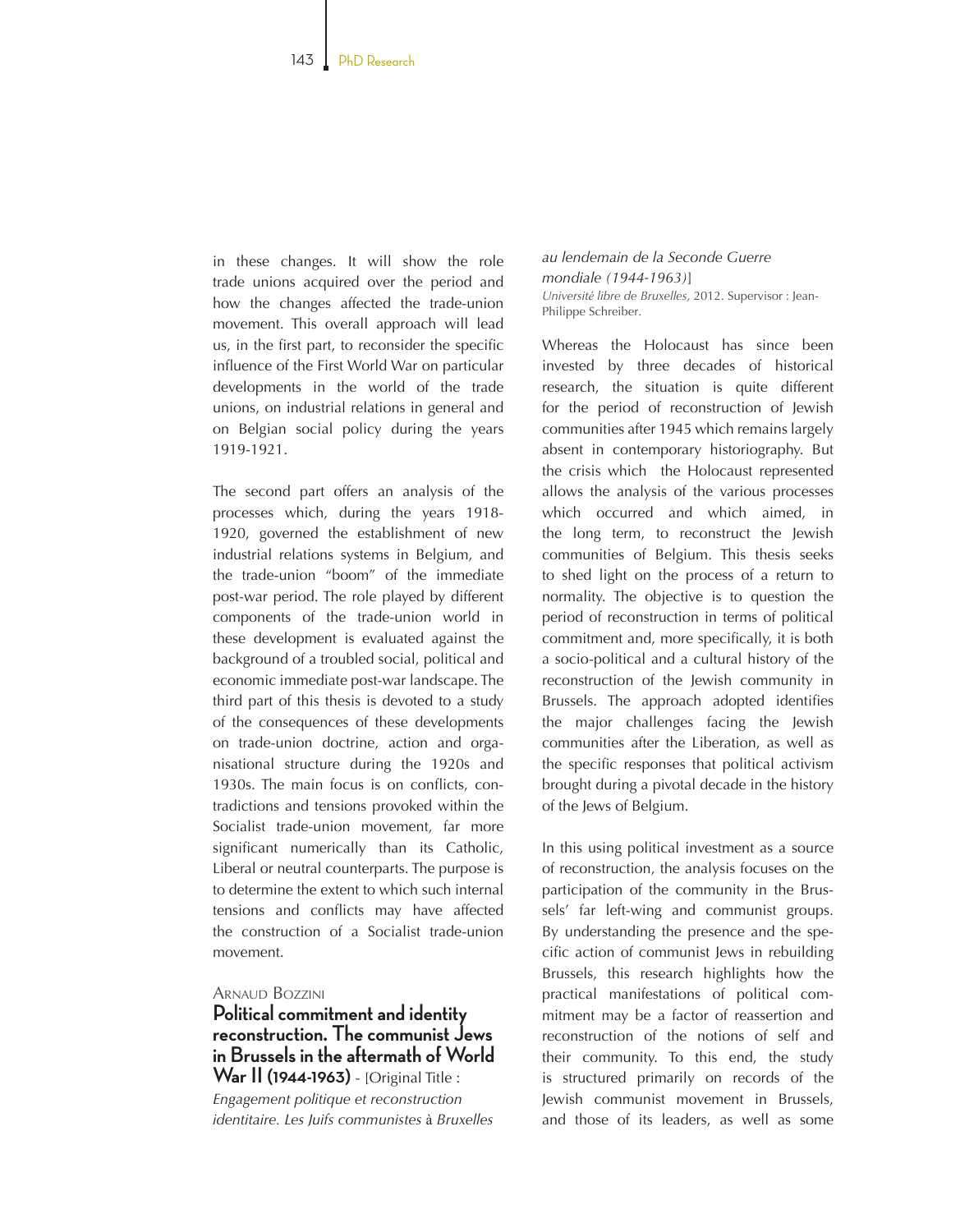archives from within the Belgian Communist Party. The revisiting of these sources sets this research at the confluence of four interesting historiographical fields: the history of Jews and the Holocaust in Belgium, the history of Jewish communist agitation in Belgium, the history of communism in Belgium more generally, and finally the process of memory formation.

#### Anneke Geyzen

## **Culinary "heritagization" in Flanders between 1945 and 2000. A historical gastro-linguistic analysis** - [Original

Title : *Culinaire vererfgoeding in Vlaanderen tusen 1945 en 2000. Een historisch-gastrolingu*ï*stische analyse*]

*Vrije Universiteit Brussel*, 2013. Supervisor : Peter **Scholliers** 

My doctoral dissertation deals with the relationship between food and identity and investigates how "heritagization" contributes to this relationship. More specifically, I have investigated the relationship between culinary "heritagization" and identification processes in Flanders between 1945 and 2000. The research's theoretical framework builds on the notion of heritagization as an intellectual process of appropriation in which interested parties with a varying ideological background and motivation confer new meanings upon certain aspects of material and intangible culture. This is done by means of a vocabulary that suggests a historical (authenticity, tradition, grandmother's cooking) and/or geographical (geographical indications and *terroir*) anchorage.

The sources I selected are women's magazines from a different ideological background : the rural/christian magazine *De Boerin/Bij de Haard/Eigen Aard* (*The Farmer Woman*/

*Around the Hearth*/*Own Nature)* the socialist magazine *De Stem der Vrouw* (*The Woman's Voice*) and the commercial magazine *Het Rijk der Vrouw* (*The Woman's Realm*). The methodology to which the sources were subjected, combines a quantitative predicate analysis on the one hand and a qualitative, close-reading on the other. The predicate analysis identified heritagization as a fragmented process where women's magazines mainly featured food preservation, feasts and *terroir*. Close reading, in turn, shows that heritagization strongly differs according to ideology, in which magazines' appropriations of material and intangible food culture always contributed to identity and identification discourses. Heritagization contributed to Christian family values and agrarian politics in *De Boerin, Bij de Haard*  and *Eigen Aard*; to women's emancipation in *De Stem der Vrouw*; and to family values and connoisseurship in *Het Rijk der Vrouw*. Throught this, the empirical analysis has allowed the development of two new analytical concepts in the field : heritagization moments and heritagization conflicts.

## **VERA HAITÓ**

## **Milk Sauce and Paprika: Migration, Childhood and Memory of the Inter- war Belgian-Hungarian Child Relief Project**

*KU Leuven*. Supervisor : Patrick Pasture. Co-supervisor : Idesbald Goddeeris.

Shortly after the First World War, transnational and national social institutions set up a humanitarian child relief organisation between Hungary and Belgium. Within this project, thousands of Hungarian children moved between the two countries. Some of them spent their holiday in Belgium and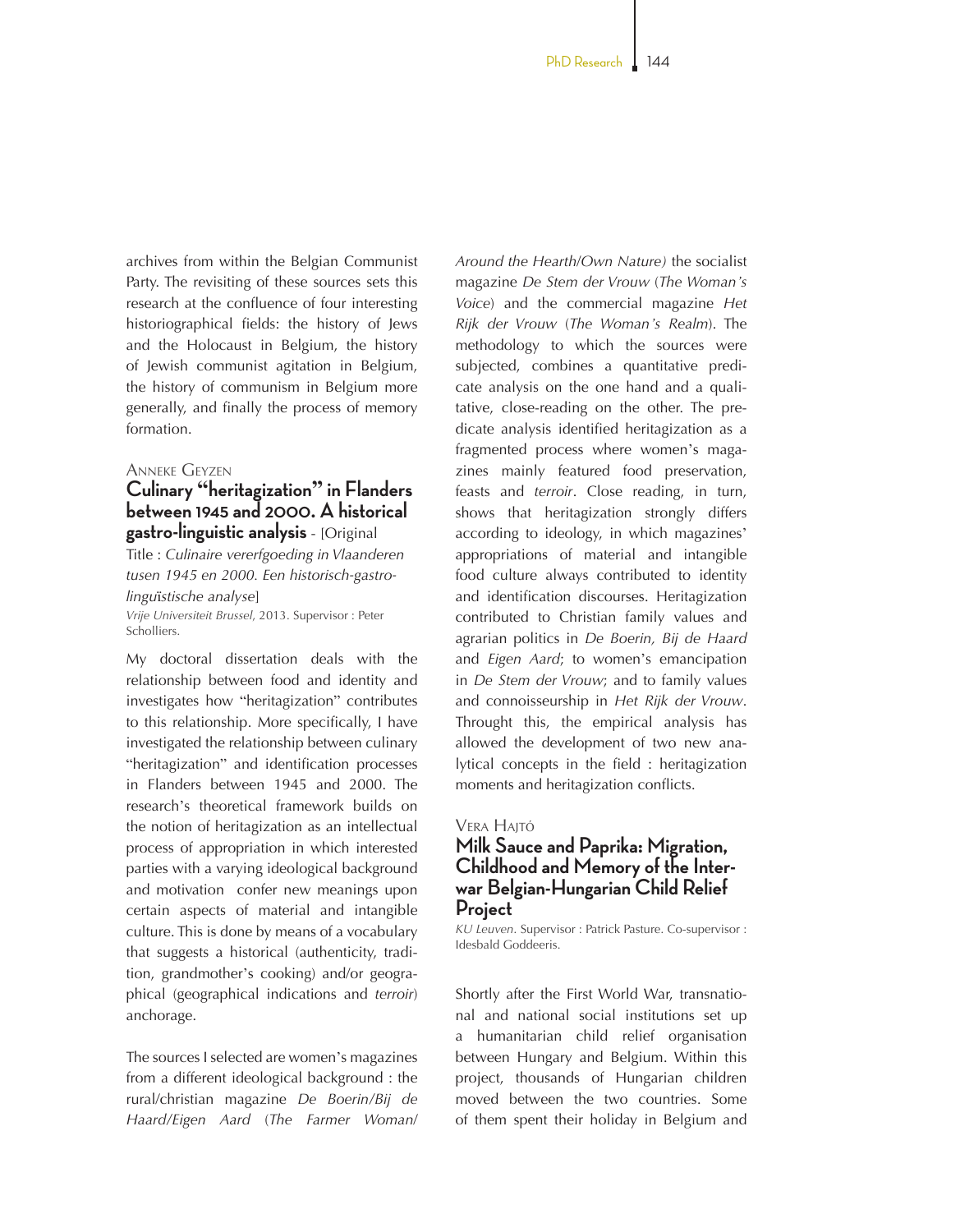then returned to their Hungarian families, others remained with their foster families forever. The relief project and its national and transnational organisers (the Catholic Church and community for the most part) significantly influenced the lives of families and the lives of all of the children regardless of the children's later trajectories.

The main question of the present study is how experiences of migration influence the representation of childhood. This study explores the relationship between migration and childhood and explicitly demonstrates these two social constructions are significantly interconnected. This interconnectedness is strongly motivated by the observation that creation and negotiation of identities are central to both migration and childhood and that the realm of memory has a decisive influence on the conceptualisation of the two.

Based on many different sources, such as official documentations, contemporary newspapers, public and private collections of photographs, family correspondences, biographies and interviews, this work discovers the political, social and cultural impacts of the Belgian-Hungarian child relief project on the two countries and on the participating families. The research reveals that one of the crucial influences of the relief project was turning the Belgian holiday into a migration experience regardless of the trajectories of the children. Even those children who returned to their home country after their temporary stay abroad, tended to relate and remember about their holiday as a life-changing experience; a journey that took them across national and cultural borders and defined their memories of childhood.

# Madeleine Jacquemin **Fer-Fonte-Acier. Steel Industry in Walloon Brabant. History of the**

## **Clabecq steel foundries, 1781-1939** -[Original Title : *Fer-Fonte-Acier. L'industrie*

*sid*é*rurgique en Brabant wallon. Histoire des Forges de Clabecq des origines* à *1939*] *Université libre de Bruxelles*, 2013. Supervisors : Jean-Jacques Heirwegh & Serge Jaumain.

The thesis deals with the history of the *Forges de Clabecq*, its workers, the families that founded and developed the company, and its managers. The foundry remained the property of three families until 1942. The steel foundries in question are all located in the Brabant province outside the three main industrial areas (Namur-Charleroi, Liège and Luxembourg). They were established along the canal linking Charleroi to Brussels, on the territories of Clabecq and Tubize, along the Senne river whose water it used.

On 8 November 1781, Marc Pierre Van Esschen (1754-1838) signed a lease contract for a piece of land of about 2,088.94 square metres for 20 years. The owner of the land was the last lord of Clabecq, viscount Antoine Otton de Flodorp (1711-1791). 107 years after the signature of the lease contract, the heirs of Josse Goffin created a public limited company entitled "Forges de Clabecq" for the exploitation the factories in Clabecq.

Initially, the factories' work focussed on the transformation of metals. They sourced raw materials from the region of Charleroi (pig iron, then large quantities of ingots and blooms) for the rolling mills. From 1909, the business activities of the company were centred on the production and transformation of steel. As a result, the company became a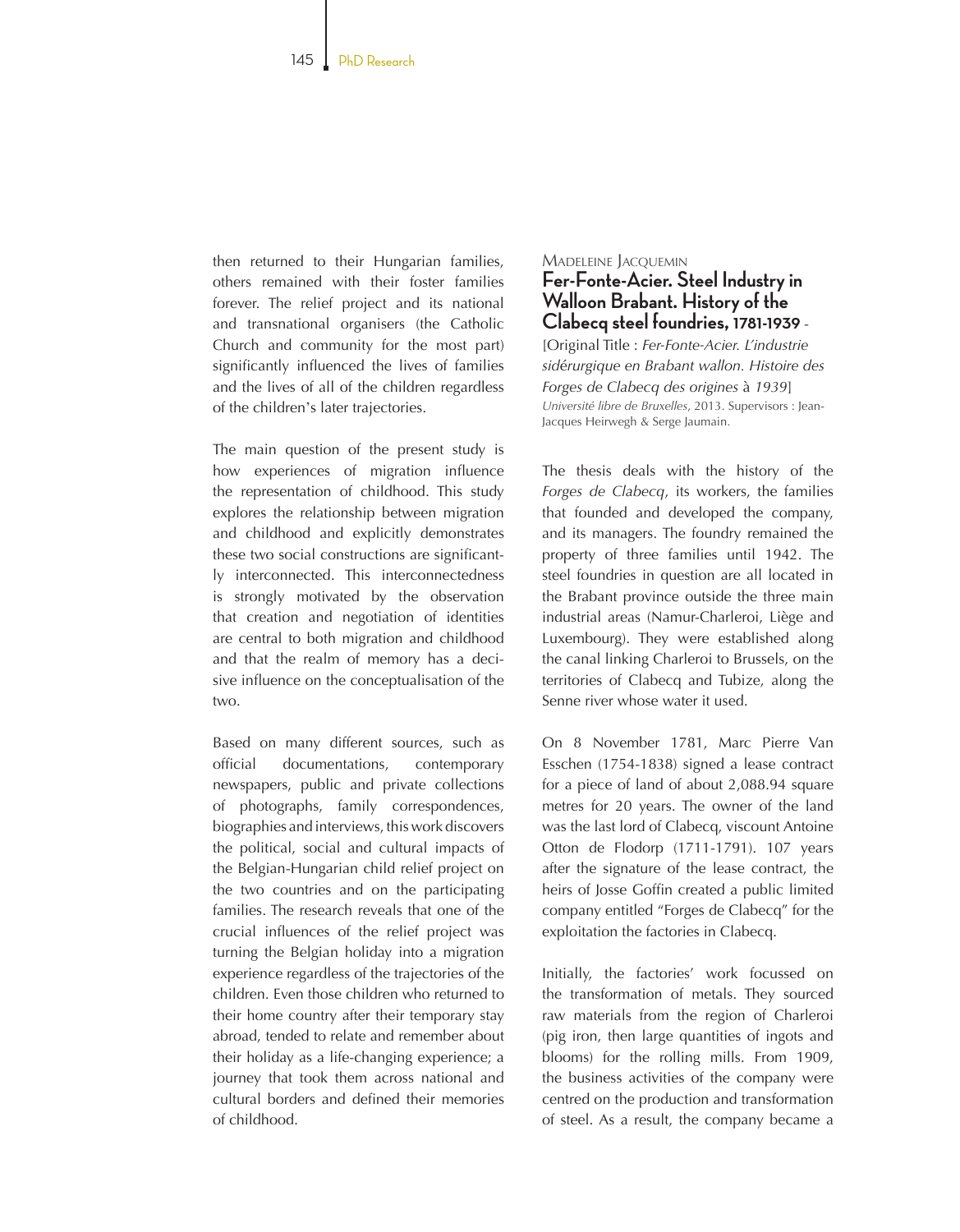steel producer and equipped itself with the complex infrastructure required : plant, forges, foundries, plate rolling mills, blast furnaces with cokes ovens, Thomas converters, a power plant etc.

Christian Janssens

**Maurice Maeterlinck, an Author in the Cinema of the 1910s and the 1920s : History, Sociology and Aesthetics** - [Original Title : *Maurice Maeterlinck, un auteur dans le cin*é*ma des ann*é*es 1910 et 1920 : une approche historique, sociologique et esth*é*tique*] *Université libre de Bruxelles*, 2012. Supervisors : Dominique Nasta & Paul Aron.

Research on the literary works of Maurice Maeterlinck is common but his activity in the cinema is less known and less studied. This PhD thesis is based on the concepts of the sociology of Pierre Bourdieu; its purpose is to bring new information by analysing the trajectory of the author in the field of cinema during the 1910s and the 1920s at a time when he was most interested in it.

The study includes three analyses. The first concerns Maeterlinck›s point of view, his entrance into the cinematic field. The author who was recognised in his first field developed several products in the new invested field directed at his broader and more diverse public. The second analysis concerns the transformations of the cinematic field and the point of view of the other actors, like the production houses and their distribution. These houses inserted the adaptations of the author into a series of more or less standardised products. The third analysis concerns certain films and planned films of the 1910s and the 1920s, adapted from

Maurice Maeterlinck's literary works (e.g. *The Blue Bird* and *Maurice Tourneur* of 1918). The external components (the organisation of the project, the production or the exploitation) and the internal components (the direction or the lighting) indicate the author's position relative to the industry and how the industry itself was organised.

## **GEERT LELOUP No Illusionary Power. Genesis, Role**

## **and Power(lessness) of the Court of Audit (1814-1939)** - [Original Title : *Non*

*pas un pouvoir illusoire. Ontstaan, rol en (on) macht van het Rekenhof (1814-1939)*] *Universiteit Gent*, 2013. Supervisor : Luc François.

The Court of Audit was set up by a Decree of 30 December 1830, which makes it one of Belgium's oldest institutions. The Court is largely known to the Belgian public, but in a rather general way. Indeed, its internal manner of functioning and its competences remain relatively unfamiliar. Nevertheless, the Court of Audit plays a crucial role within the State, as it supervises public finance at federal, regional and provincial levels, and performs a balancing act between the legislative and executive powers. This doctoral thesis describes the context in which the Court of Audit was created, the role it played until the eve of World War II, and its possible influence on policy. The Court was also of great importance in the context of the controversial investigation into the finances of the (Belgian) Congo before World War I. In this inquiry, the most important sources were the particularly rich and voluminous historical archives of the Court. These archives have recently been made accessible through a simultaneously established finding aid, transferred to the National Archives of Belgium and opened up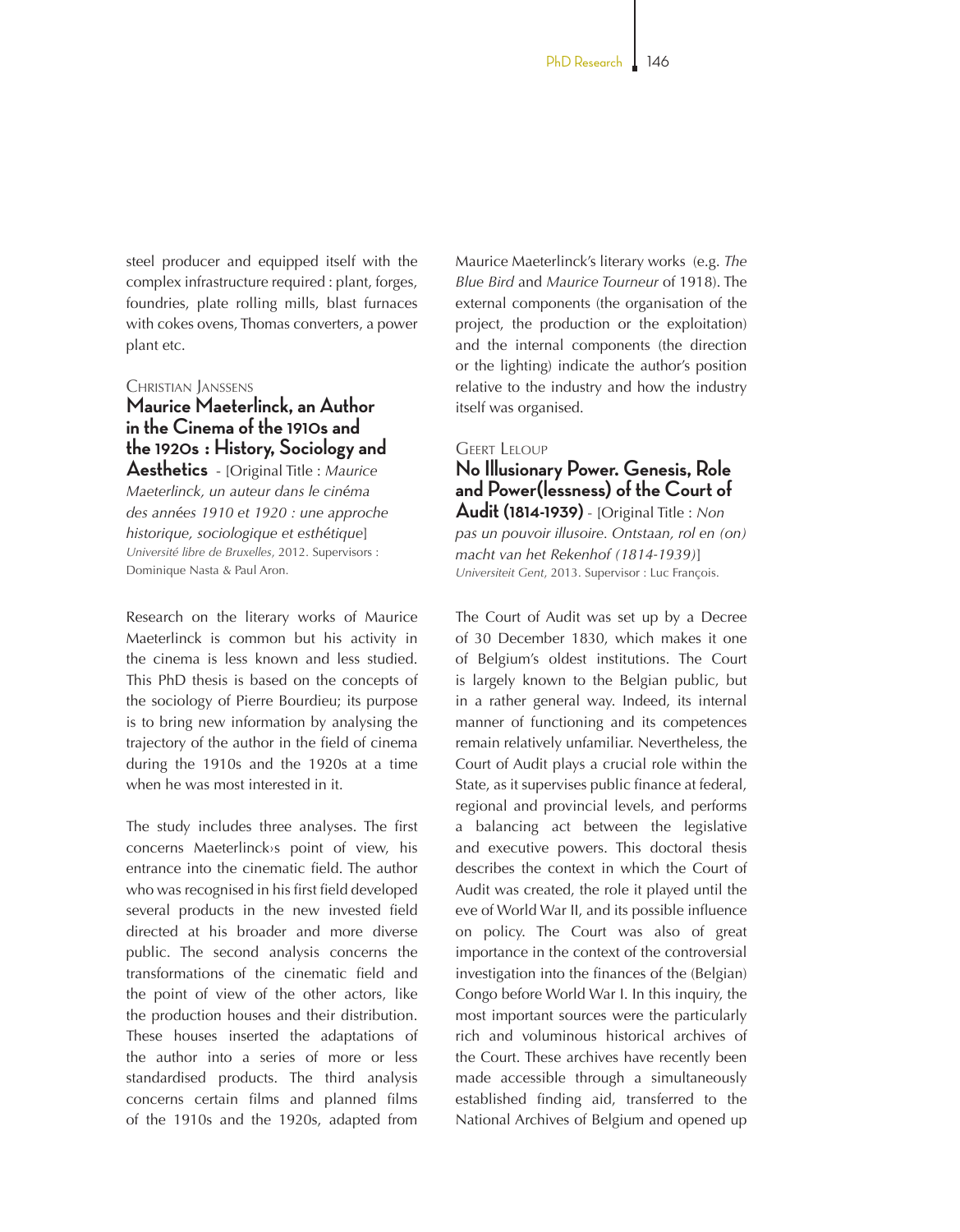for research. The most significant conclusion of this thesis reveals that the Court was a barometer of the actual balance of power within the Belgian State and society.

## Arnaud Peters

# **Race for Innovation and Patent Policies. Technological Developments in the Zinc Industry (1806-1873)** -

[Original Title : *Course* à *l'innovation et m*é*canique des brevets. L'*é*volution technologique dans l'industrie du zinc (1806-1873)*] *Université de Liège*, 2014. Supervisor : Eric Geerkens.

In the young Belgian State, weakened by its international status, technological innovation appeared to be not only a national priority but also an efficient means to facilitate entrepreneurial development. As a consequence, a competition for innovation took place in the context of the Belgian industrial expansion of the 19<sup>th</sup> century.

This thesis focuses on the multiple issues of this competition. The first part analyses the establishment of the Belgian patent system. How was it designed by the first Belgian governments? Which were its characteristics? How did it promote competition for innovation? Through this viewpoint, references and singularities revealed by the legal frameworks of the patent system are highlighted. Furthermore, the analysis shows the impact of individual and collective patenting activities on the development of the system.

The second part of the thesis is devoted to a case study based on a sectoral approach. Through the study of the first European multinational enterprise – *S.A. des Mines et Fonderies de zinc de la Vieille-Montagne* – the relation between patents and technical innovation is discussed. What do patents reveal about technologies and their development? By which mechanisms do they contribute to innovation? The technical analysis of a series of 200 carefully selected patents is achieved by resorting to company archives. It demonstrates the dynamic dimension of the innovative processes and the importance of steps like tests and errors, hesitations, failures. This technical history of the zinc sector also highlights the strategies defined by industrialists in order to overcome the major problems linked to the use of technologies, namely the imperfection of the reduction methods, pollution, mechanization and diversification.

## Pieter Raymaekers

**Engineering a New World. The socioprofessional history of engineers in Belgium (1850-1914)** - [Original Title : *Makers van een nieuwe wereld. De scoioprofessionele geschiedenis van ingenieurs in België (1850-1914)]* 

*KU Leuven*, *Kadoc*, 2013. Supervisor : Jan De Maeyer.

The engineer was a symbol as well as a driving force of the transition from a pre-industrial, agrarian society into the industrial, capitalist and modern world. New technical possibilities and professional developments turned him into an emblematic person of change and progress, indispensable in the eyes and plans of government, industry and bourgeoisie.It is not surprising therefore that, since the 1980s, both the historical and sociological research on the modern engineer has multiplied. Our research has an international and comparative dimension, yet we focus mainly on the Belgian case during the second half of the so-called long nineteenth century : the period between 1850 and 1914.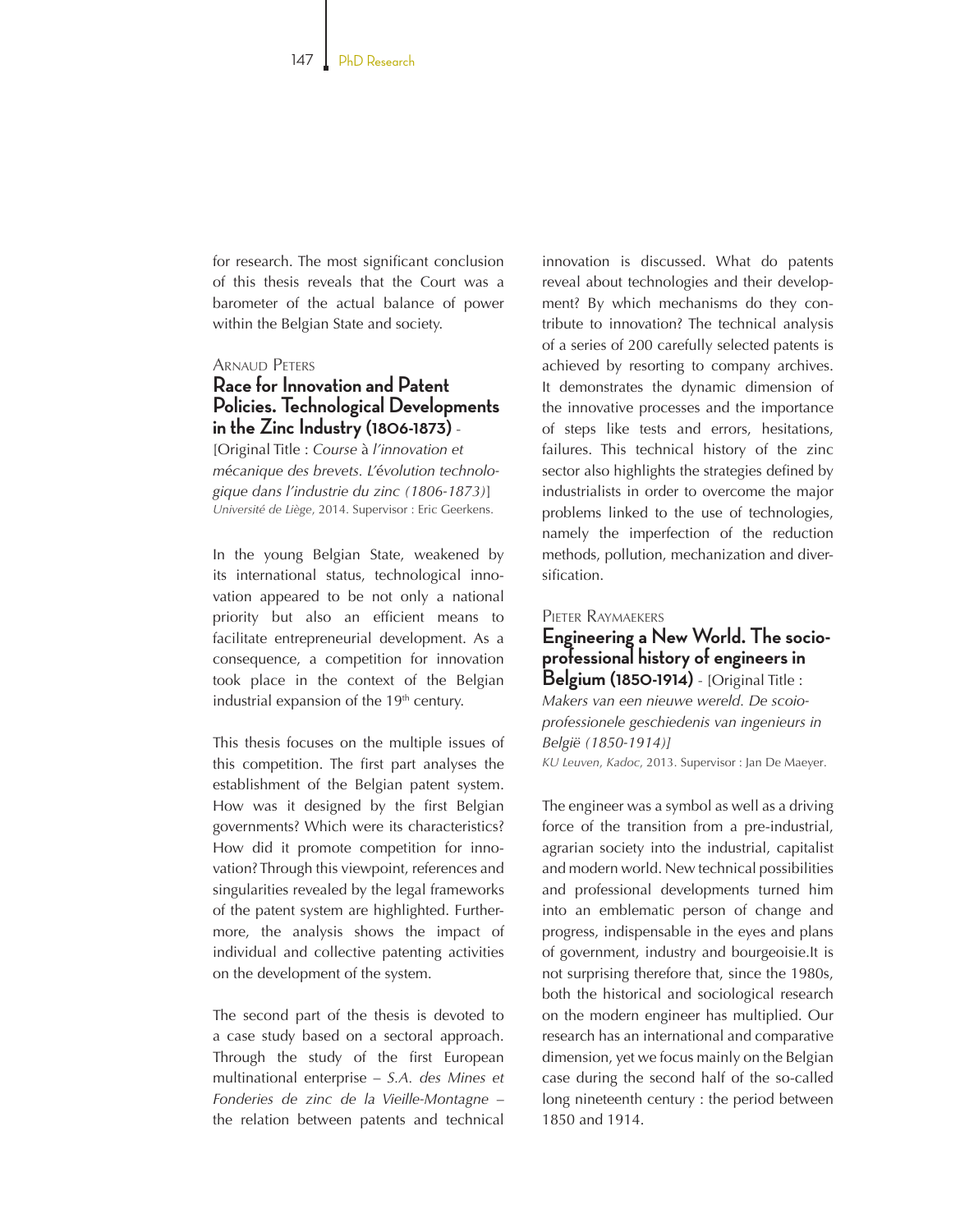The two-fold process of professionalisation and segmentation, two concepts closely linked to the sociology of professions, provide the theoretical background of the research. Professionalisation refers to the development by which a professional group gradually acquires a set of fundamental attributes like their own system of higher education, their own network of representative associations, a well-defined professional practice and specific social ideas.

Segmentation explains the way a professional group is subdivided into different groups or "segments". The term "engineer" implies a whole range of interpretations, both on an international scale and within national boundaries. American sociology even makes mention of a profession without a community. Accordingly, the engineering profession was faced with heterogeneity, fragmentation and even rivalry. Belgium too was a melting pot of engineering cultures.

The thesis covers three chronological periods : the genesis (until 1850), the emergence (1850-75) and the breakthrough (1875-1914) of the modern engineer, or in other words: the awakening in, the construction of and finally the conquest of a new world. In each of these periods we systematically shed light on three main aspects : the engineering education, the engineering associations and the social role of engineers.

## Bénédicte Rochet

## **Newsreels at the Service of History. The Belgian Government's Audiovisual Propaganda During the War (1940-1945)** - [Original Title :

*Des actualit*é*s film*é*es au service de l'histoire. La propaganda audiovisuelle d'un* 

*gouvernement belge en* é*tat de siege (1940- 1945)*] *Université de Namur*, 2014. Supervisor : Axel Tixhon.

In September 1940, the Belgian government, which was reconstituted in exile in London, tried to impose and legitimize its existence by setting up an information and propaganda policy. Cinema quickly aroused the interest of Belgian propagandists. Newsreels, because of their – supposed – influence on public opinion, appeared as a formidable weapon. Building on the cinematic practices of their British allies and without any experience, Belgians embarked on a film propaganda adventure that would take them from London to Brussels and as far as the Congo. The newsreels were supposed to highlight the country's war effort, legitimize the authority and action of the Belgian government in exile and enhance national cohesion. The analysis of the production, distribution and reception of these newsreels, produced between 1940 and 1945, allows us to understand, on the one hand, film and propagandist practices, and on the other hand, reactions and successive stands of public opinion in wartime. The images broadcast on the screens in London and Brussels at the Liberation reveal the mental representation of the conflict and the mechanisms set to control public opinion. Beyond the historical problems, this thesis, which is anchored on a vast film corpus, highlights the contribution of the audiovisual source for the historical discipline. The latter is helpful for the development of methodological protocols that combine film and non-film sources to allow a better comprehension of the historicity of the audiovisual source, to understand the whole cinematographic fact, and to contextualize it. This thesis also highlights the issues of audiovisual heritage access and rights and their impact on Belgian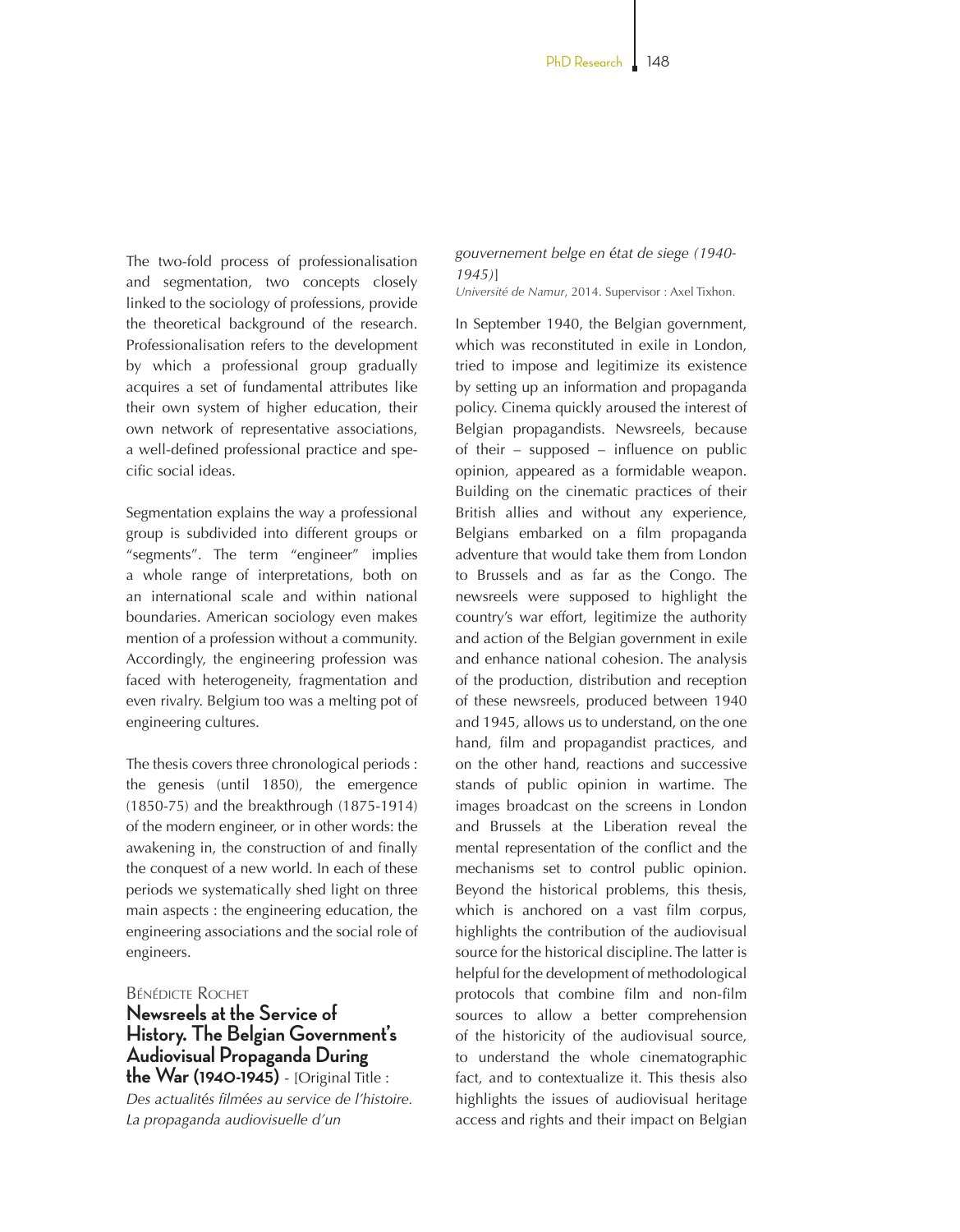historiography, where research in the field of 'history and cinema' remains incomplete.

## Lawrence Van Haecke **Repression and purges : The protection of the external security of the State as a politico-legal problem during the Belgian regime crisis,**

**1932-1948** - [Original Title : *Repressie en epuratie. De bescherming van de uitwendige veiligheid van de Staat als politiek-juridisch probleem tijdens de Belgische regimecrisis (1932-1948)*]

*Universiteit Gent*, 2014. Supervisor : Karel Velle. Cosupervisor: Dirk Luyten.

This research offers new insights into the repression of collaboration after the Second World War. First, the author attempts this through a thorough analysis of new and largely-unused archival sources. Secondly, he views the repression of collaborators not as a process in itself, as part of a much broader period than sometimes considered, which mostly, but not exclusively, encompasses the 1930s.

In this decade, the crisis of the democratic regime began. The mainly-conservative elites strengthen the penal law to defend the Belgian State against their enemies (mostly communists or Flemish nationalists). These draft and voted laws were not free of political ambiguity, but offered the necessary precedent as a comparison to the repressive legislation enacted by the Pierlot government in London. Of course, the repression of collaboration after the First World War is also important.

These comparisons are also put to use into the postwar period, when the repression of collaboration waspursued by military courts, as politicians prepared reforms to speed-

up the punishment of suspects. Thus, this research is able to clearly show the influence of the reforms in the latter part of 1945 on the policies of the military prosecutor's office. Lastly, the Royal Question heralded the last phase of the crisis of the Belgian democratic regime. This research is able to retrace the general effect of this important political problem on the Belgian parties and their plans for the repression of collaboration.

## Sarah Van Ruyskensvelde

## **'Education in Turmoil'. A history of Catholic secondary education during the Second World War in Belgium** -

[Original Title : *Onderwijs in het oog van de storm. Een geschiedenis van het katholiek middelbaar onderwijs tijdens de Tweede Wereldoorlog in Belgi*ë]

*KU Leuven*, *Universiteit Antwerpen*, 2014. Supervisors : Marc Depaepe (*KU Leuven*) & Marnix Beyen (*Universiteit Antwerpen*).

At the basis of the dissertation lies the question whether the German military occupation of Belgium during the Second World War affected the development of Catholic secondary education for boys. More specifically, this study investigates the nature of the educational policy of the German military government during the Second World War. It deals with the question as to what extent the occupier applied the educational system as a (political) tool for gaining acceptance for the regime across the layers of society.

It also focuses on the relation between the German regime and the Roman Catholic Church which held authority over the network of (unsubsidized) private schools. This dissertation above all answers the question about the extent to which the war and external political situation penetrated the